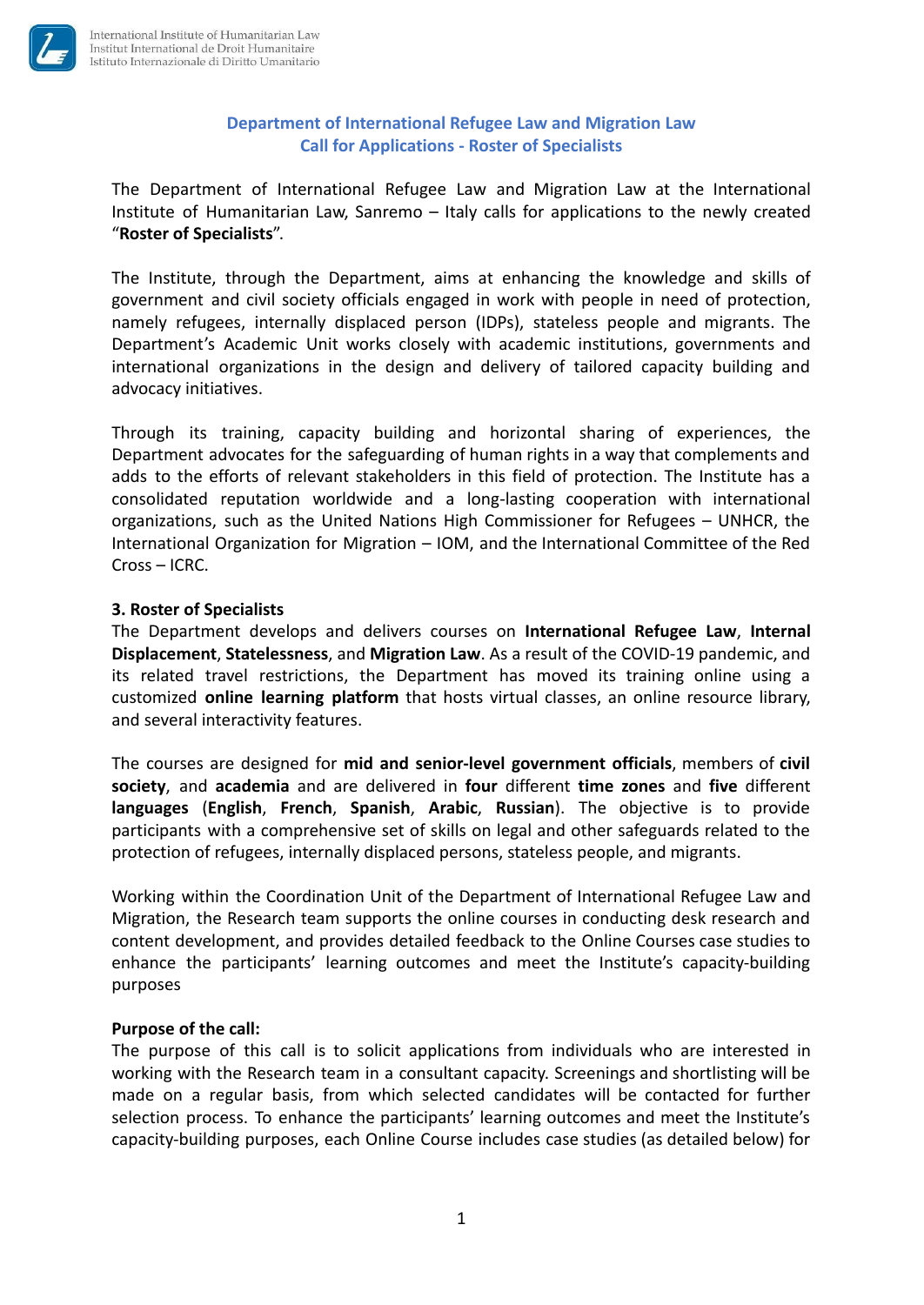specific sessions, for which the Research team provides detailed feedback, taking into consideration the participants' profiles and learning needs.

# **International Refugee Law**

- Refugee Status Determination: Analysis of the elements of the refugee definition under the 1951 Convention
- Inclusion and exclusion clauses: Access to the asylum procedure
- Age, gender, and diversity approach: Causes and consequences of school dropout among girls in an urban refugee situation
- Interview techniques for Refugee Status Determination (only available in Spanish)

### **Internal Displacement**

- Guiding Principles on Internal Displacement: Based on several case scenarios, identify which Guiding Principles are not respected
- IDPs and other categories: Assess the categories of persons in need of protection according to different case scenarios
- Age, gender, and diversity approach: Causes and consequences of school dropout among children in the context of internal displacement

### **Statelessness**

- Causes of statelessness: Analyze nationality laws in the context of gender discrimination
- Identification of Statelessness and Status Determination: analysis of the elements of statelessness
- Stateless persons and other categories: Assess the categories of persons in need of protection according to different case scenarios

### **International Migration Law**

● Victims of trafficking and smuggled persons: Analysis of the main elements of both definitions

### **Terms of Reference**

### **Selected roster members may be expected to perform any of the following activities:**

- Provide tailored feedback for the course assignments, taking into consideration each participant's profile and course objectives
- Report on the participants' performance on each assignment
- Draft new assignments (including case studies and answer keys), upon request
- Respond in writing to content-related questions addressed by the participants on the topics of the courses, when necessary
- Conduct any other tasks deemed necessary to provide detailed feedback to enhance the participants' learning outcomes and meet the Institute's capacity-building purposes

### **Duration of roster-based consultancies**

Consultancy arrangements will depend on demand and may range from 15 to 45 hours per month. Consultancy arrangements, through Letters of Engagement, shall also be subject to funding availability. Selected applicants will be placed on a roster from where members will be called upon demand.